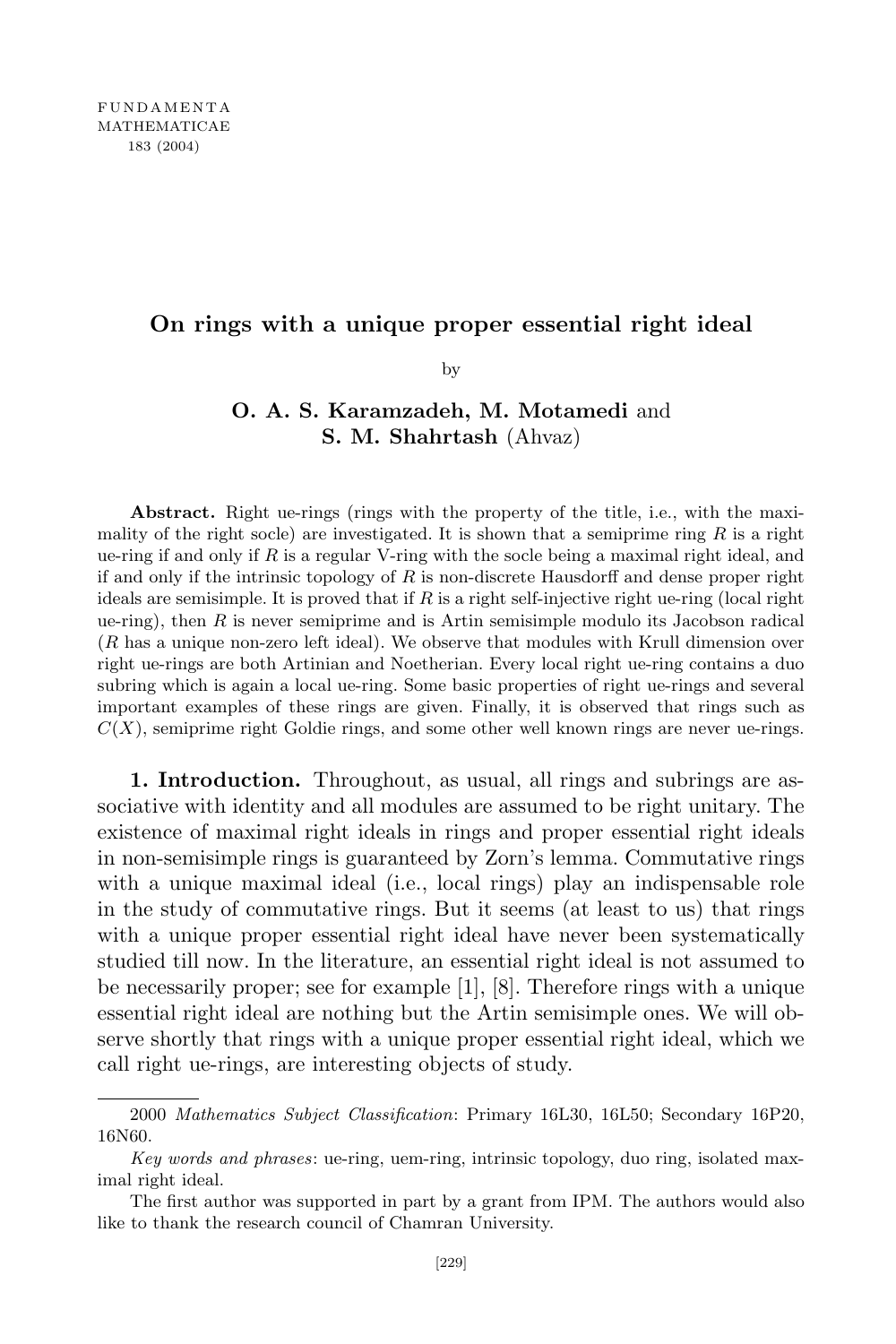Our main aim in this article is to study the structure of ue-rings and find some of their basic properties. We see trivially that right ue-rings are related to local rings, and also maximal right ideals which are direct summands (we call them isolated maximal right ideals; see [11], [12], [14], and [16]) appear naturally in the study of the structure of non-local right ue-rings. It is well known and very easy to prove that if every maximal right ideal of a ring *R* is isolated, then *R* is Artin semisimple. But if only one maximal right ideal of *R* is non-isolated (we then call *R* a right uem-ring), then the structure of *R* is not known in general. Clearly, each right ue-ring is a right uem-ring. But the converse is not true in general. Indeed, if *X* is an infinite completely regular topological space, then we prove that  $C(X)$ , the ring of real-valued continuous functions on X, is never a ue-ring. But  $C(X)$  is a uem-ring if and only if *X* is the one-point compactification of a discrete space. The study of these rings reveals that as a matter of fact, some important examples of rings known in the literature are ue-rings, and in fact the property of being a right ue-ring is responsible for some of their well known interesting properties. For example, Faith [8, p. 89] has constructed the first example of a regular (von Neumann) ring which is not a left V-ring (each simple left module is injective) but is a right V-ring. We observe that this is a right ue-ring, and indeed any semiprime right ue-ring is a right V-ring. Also, we show that any local right ue-ring has a duo subring (every one-sided ideal is two-sided) which is again a right ue-ring.

An outline of this paper is as follows. After some preliminary results in Section 2, which are useful for the subsequent sections, the next section concentrates on right ue-rings, describing their properties and demonstrating their abundance. For example, in Theorem 16 we show that a ring  $R$  is a right ue-ring if and only if it is either a local ring whose maximal right ideal has square zero, or a right uem-ring whose right socle is the non-isolated maximal right ideal. Semiprime right ue-rings are characterized in terms of their intrinsic topology and also via their cyclic modules; see Theorem 18. We observe that right ue-rings are Max-rings (i.e., every module over these rings has a maximal submodule). It is shown that  $C(X)$ , right self-injective semiprime rings and some other well known rings are never right ue-rings. Several examples of right ue-rings are given. Finally, in Section 4, we study duo ue-rings and show that they appear naturally in every local right ue-ring.

**2. Preliminaries.** Let *R* be a ring and *M* be a maximal right ideal of *R*. We call *M* an *isolated maximal right ideal* provided that *M* is a direct summand of  $R$ ; see [12], [15], and [16]. We recall that a *right ue-ring* is a ring with a unique proper essential right ideal, and a *right uem-ring* is a ring with a unique essential maximal right ideal. Isolated maximal left ideals, left ue-rings and left uem-rings are defined similarly. We also define ue-modules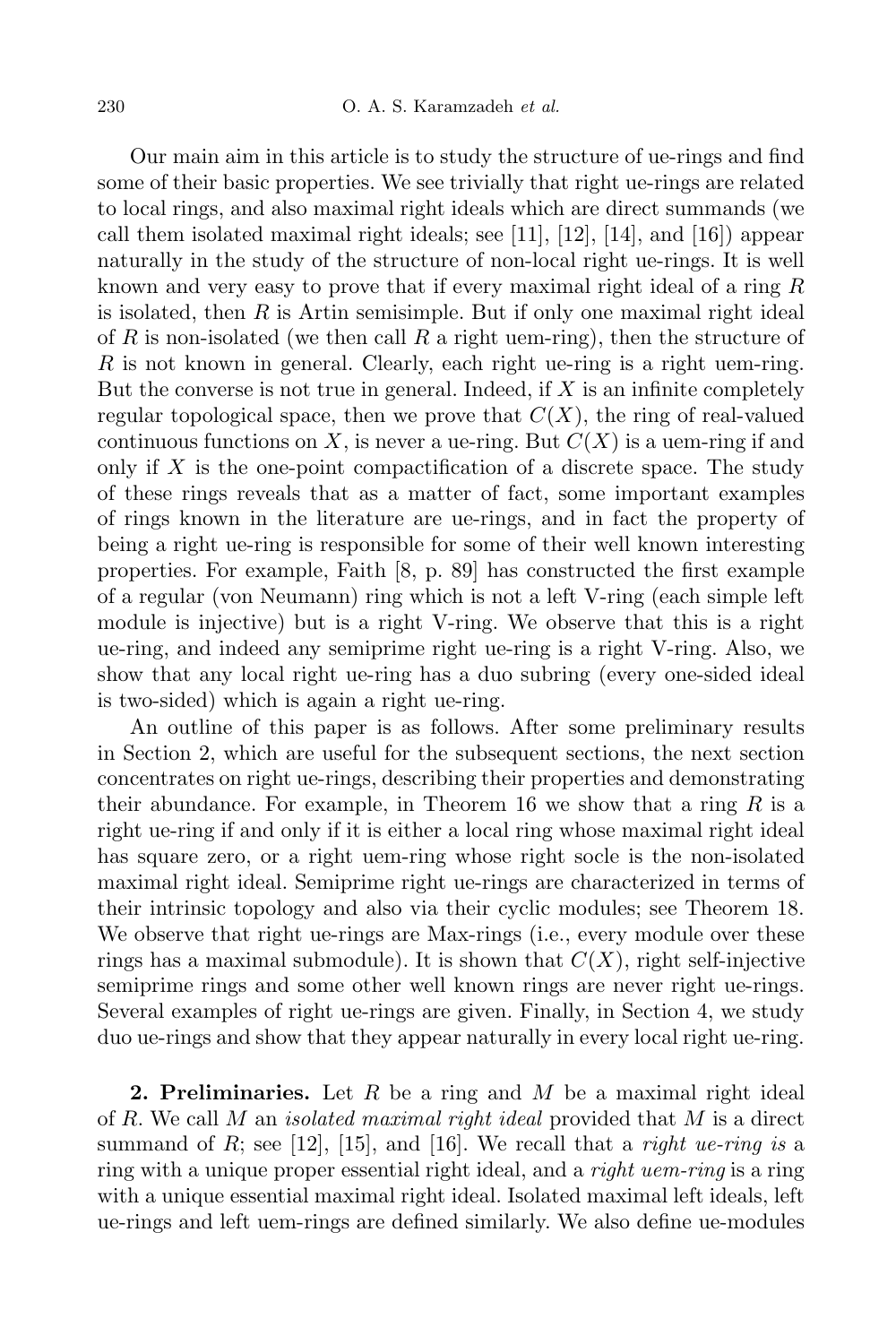in a natural way. Let  $J, J_0$  denote respectively the Jacobson radical and the intersection of the isolated maximal right ideals in a ring  $R$ .  $J_0$  is a two-sided ideal; see [11], [12]. If *R* is a semiprime ring, then  $J_0$  is also the intersection of the isolated maximal left ideals; see [12]. In [11] any ring *R* is topologized (with the so-called *intrinsic topology*) by taking as a base of neighborhoods of zero those right ideals *A* such that *R/A* is a projective semisimple module. A right ideal *A* of *R* is open in this topology if and only if *A* is the intersection of a finite number of isolated maximal right ideals; see [11, Proposition 1.3]. By a *local ring* we mean a ring *R* with a unique maximal right ideal (equivalently, *R* has a unique maximal left ideal). The reader is referred to [1], [8] for the basic results and undefined terms.

We begin with the following lemma from [17].

Lemma 1. *M is an isolated maximal ideal of a commutative ring R if and only if M is an isolated point in* Max(*R*), *the space of maximal ideals of R*, *with the Zariski topology.*

Right semiartinian right V-rings, called *right SV-rings*, are extensively studied in [4]. We observe the following.

Proposition 2. *The following are equivalent*:

- $(1)$  *R is a right SV-ring.*
- (2) *Every non-zero R-module contains a non-zero injective submodule.*
- (3) *Every non-zero R-module contains a maximal submodule which is a direct summand* (*i.e.*, *isolated*)*.*

*Proof.* (1)⇔(2) is observed in [4].

 $(1)$ ⇒ $(3)$ . Let  $M \neq 0$  be an *R*-module. Since Soc $(M) \neq 0$ , *M* contains a simple submodule, say *N*. As *R* is a right V-ring, we infer that *N* is injective, i.e.,  $M = N \oplus P$  for some submodule *P*. Clearly, *P* is a maximal submodule.

(3)*⇒*(1). Clearly, each non-zero *R*-module has non-zero socle, and hence is a Loewy module, which means that *R* is semiartinian. To show that *R* is a right V-ring, let *S* be a simple *R*-module and *E*(*S*) be its injective envelope. We claim that  $E(S) = S$ . Suppose not. Then by our hypothesis there exists a maximal submodule *P* of  $E(S)$  such that  $E(S) = P \oplus Q$ . Clearly, this is a contradiction, for *E*(*S*) is indecomposable.

Lemma 3. *In any ring R*, *we have J ∩ S* = *J*<sup>0</sup> *∩ S*, *where S is the right socle of R.*

*Proof.* Since every maximal right ideal is either isolated or essential, we infer that  $J = J_0 \cap A$ , where A is the intersection of all essential maximal right ideals. Thus  $S \subseteq A$  and we are done.

For the proof of the following result see Propositions 1.1 and 1.3 in [11].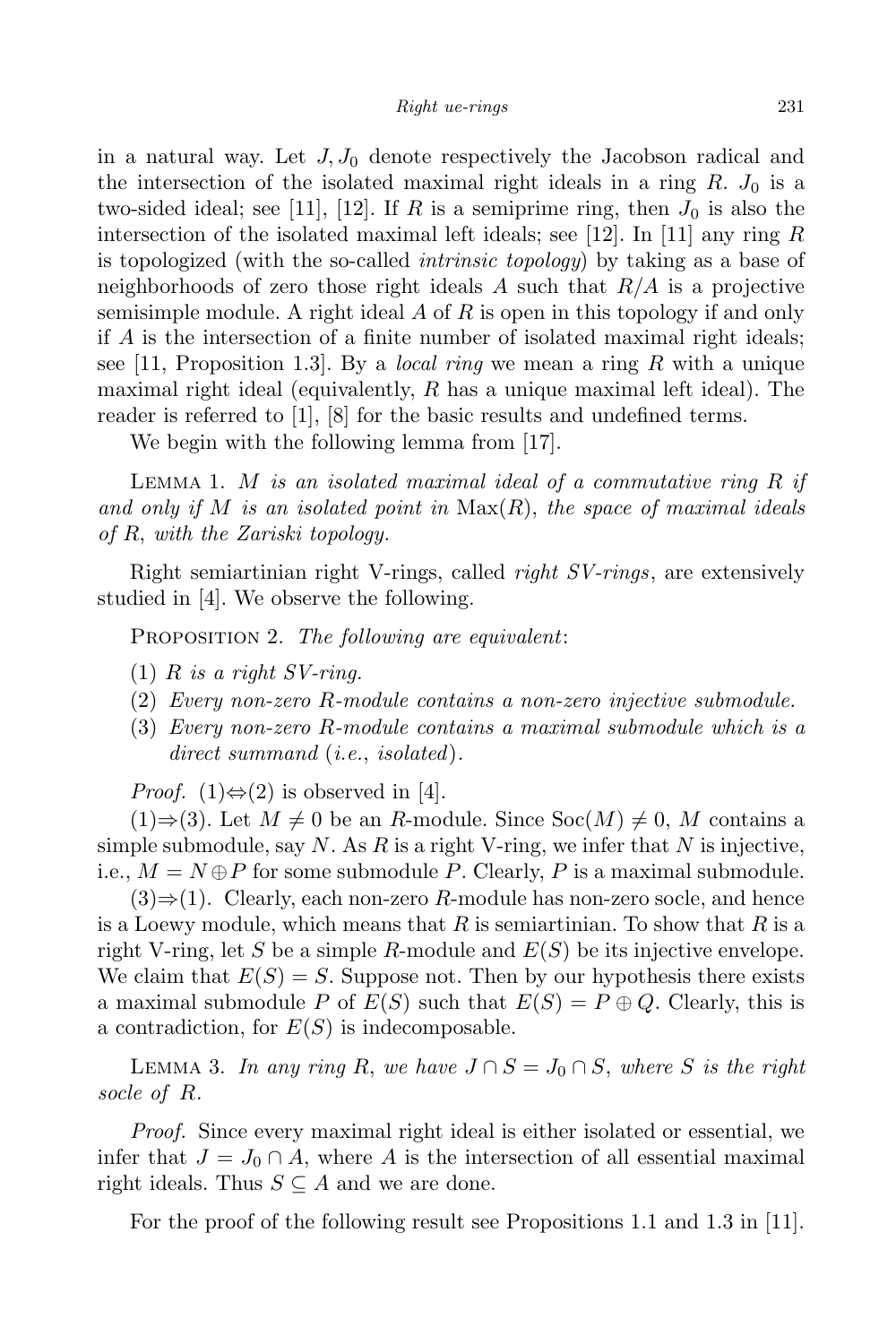Proposition 4. *Let A be a right ideal in a ring R. Then the following are equivalent.*

- (1) *A is open in the intrinsic topology of R.*
- $(2)$   $A + S = R$ , where *S* is the socle of *R*.
- (3) *A is a finite intersection of isolated maximal right ideals.*

Proposition 5. *If M is an isolated maximal right ideal of a ring R and*  $x \notin M$ , *then*  $M' = (M : x) = \{a \in R : xa \in M\}$  *is also an isolated maximal right ideal.*

*Proof.* We define  $f: R/M' \to R/M$  by  $f(r + M') = xr + M$  for  $r \in R$ . Clearly,  $f$  is an isomorphism. Thus  $M'$  is a maximal right ideal and since  $R/M'$  is projective,  $M'$  is isolated.

Corollary 6. *M is an isolated maximal right ideal of a ring R if and only if*  $M/J_0$  *is an isolated maximal right ideal of*  $R/J_0$ *.* 

*Proof.* Suppose  $M/J_0$  is an isolated maximal right ideal in  $R/J_0$ . Then  $M = eR + J_0$ , where  $e - e^2 \in J_0$ , i.e.,  $(1 - e)M \subseteq J_0$ . But clearly  $1 - e$  $\notin J_0$  implies that there exists an isolated maximal right ideal *M<sup><i>i*</sup> such that  $1 - e \notin M'$ . Thus  $M = (M' : 1 - e)$  is an isolated maximal right ideal. The converse is evident.

We quote the following result from [13]; see also [12], [14].

Proposition 7. *Let R be a right self-injective ring. Then a maximal right ideal is projective if and only if it is isolated.*

REMARK 8. If *R* is a commutative self-injective ring or  $R = C(X)$ , then the previous result is still true if we replace "maximal right ideal" by "prime ideal"; see [13].

The following is a characterization of uem-rings.

**PROPOSITION 9.** *R is a right uem-ring if* and only *if*  $R/\text{Soc}_r(R)$  *is a local ring.*

*Proof.* If *R* is local, then the statement is clear. Hence assume that *R* is not local and *R* is a right uem-ring. Let *M* be the non-isolated maximal right ideal of *R*. Then clearly  $S = Soc_r(R) \subseteq M$  and M is the only maximal right ideal containing *S*. Thus *R/S* is a local ring. Conversely, if *R/S* is local and *M/S* is its unique maximal right ideal, then *M/S* is non-isolated in  $R/S$ , i.e., M is not isolated in R. Now we claim that each maximal right ideal different from *M* is isolated. Let *P* be such a maximal right ideal. Then *P* is not essential, as otherwise  $P \supseteq S$ , which implies that  $P = M$ , a contradiction. Thus *P* is isolated.

Let *I* be an infinite set and *F* be a field. Put  $F_i = F$  for all  $i \in I$ and  $R = \prod_{i \in I} F_i / \sum_{i \in I} \bigoplus F_i$ . Then Matlis has observed that no maximal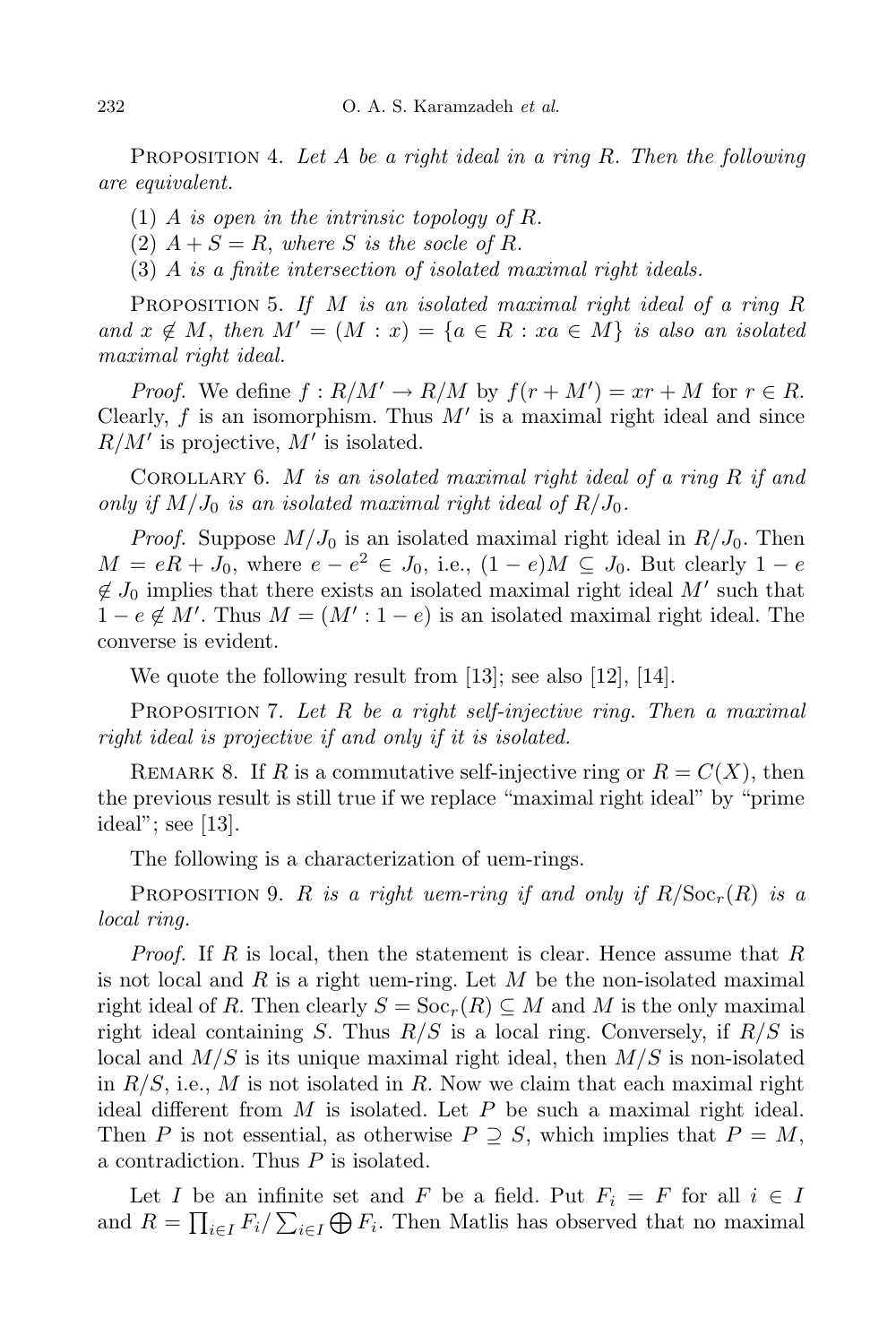ideal of *R* is isolated; see [13].We conclude this preliminary section with the following extension of Matlis's observation.

PROPOSITION 10. Let  ${R_i}_{i \in I}$  be an *infinite family of non-zero rings. Then*  $R = \prod_{i \in I} R_i / \sum_{i \in I} \bigoplus R_i$  *has no isolated maximal right* (*left*) *ideal.* 

*Proof.* We prove more, by showing that no non-zero principal right (resp. left) ideal is a minimal right (resp. left) ideal of *R*. To see this, let *aR* be a non-zero right ideal of *R*. Then  $a = \langle a_i \rangle + S$ , where  $S = \sum_{i \in I} \bigoplus_i R_i$ , and *a*<sub>*i*</sub>  $\neq$  0 for *i*  $\in$  *T*  $\subseteq$  *I* and *T* is infinite. Now put *T* = *A∪B,A∩B* = *Ø*, where *A* and *B* are both infinite. Then if we put  $x = \langle x_i \rangle + S$ , where  $x_i = a_i$  for all *i* ∈ *A* and  $x_i = 0$  for all *i* ∈ *B*, then clearly  $aR \supset xR$ , and we are done.

**3. Right ue-rings.** Before giving some examples of right ue-rings, we prove the following sequence of results about ue-modules.

Proposition 11. *Let R be a ring. Then the following statements are equivalent.*

- $(1)$  *R is a right ue-ring.*
- (2) *The right socle of*  $R$  *is a maximal right ideal of*  $R$  *and*  $J^2 = 0$ *.*
- (3) *Each right ideal of R is either semisimple or a direct summand of R and R is not Artin semisimple.*

*Proof.* (1) $\Rightarrow$ (2). Clearly the right socle of *R*, say *S*, is the unique essential right ideal of *R*. Let  $M \supseteq S$  be a maximal right ideal. Then *M* is essential, i.e.,  $M = S$ . Now,  $J \subseteq S$  and  $SJ = 0$  implies that  $J^2 = 0$ .

(2)*⇒*(3). If *A* is a right ideal of *R*, then there exists a right ideal *B* such that either  $A \oplus B$  is proper essential or  $A \oplus B = R$ . Clearly, if  $A \oplus B$  is proper essential, then  $A \oplus B$  is the socle, i.e., in this case A is semisimple. Finally, it is evident that *R* is not Artin semisimple.

(3)*⇒*(1). Let *E* be any essential right ideal. Then by (3), *E* must be semisimple, therefore *E* must be the right socle.

Corollary 12. *Each semiprime right ue-ring is right hereditary.*

*Proof.* Evident.

REMARK 13. Proposition 11 is also true for ue-modules.

Corollary 14. *If M is a ue-module over a ring R*, *then for any proper non-zero submodule N of M*, *either M/N is semisimple*, *or M/N is a uemodule and N is semisimple.*

*Proof.* If *M/N* is not semisimple, then *M/N* has a proper essential submodule  $P/N$ . Clearly, P is essential in M, i.e.,  $P = S = \text{Soc}(M)$ . This means that *M/N* has a unique essential submodule, namely, *S/N*. Thus *M/N* is a ue-module and  $N \subseteq S$  is semisimple.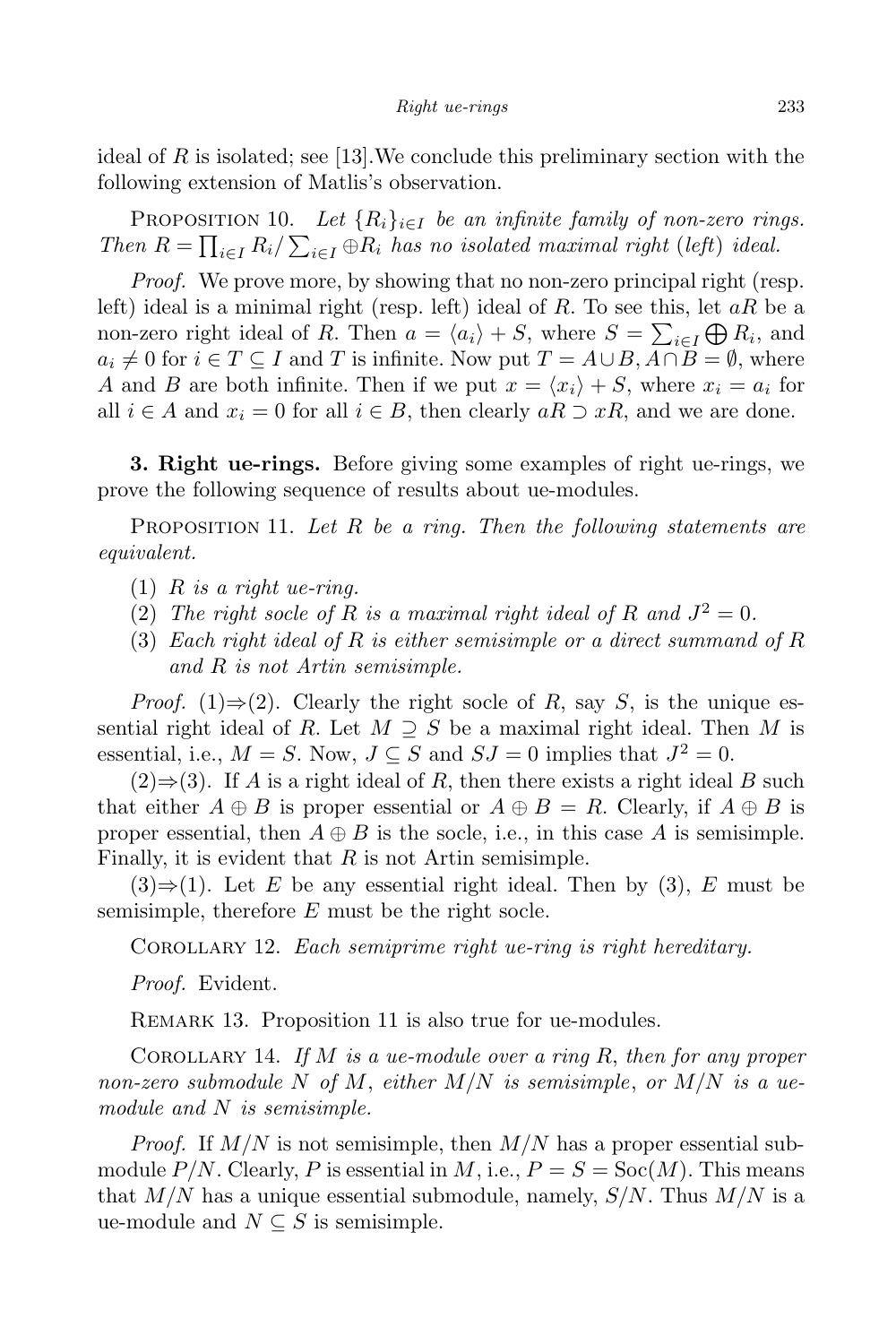Proposition 15. *A non-semisimple R-module M is a ue-module if and only if for each submodule N of M*, *either N is a direct summand of M or N is semisimple. Moreover* , *if N is non-semisimple*, *then N is a ue-module and M/N is semisimple.*

*Proof.* The first part is Remark 13. Now, let  $M = N \oplus P$ , where N is not semisimple. Clearly, *N* is a ue-module, for otherwise *M* contains more than one essential submodule, which is not possible. Now it remains to show that *P* is semisimple. To see this, assume by way of contradiction that  $P \not\subset \text{Soc}(M) = S$ . Then  $M = P + S$ . Letting  $S = P \cap S \oplus Q$ , i.e.,  $M = P \oplus Q$ , shows that  $M/P \cong Q \cong N$  is semisimple, a contradiction, and therefore P must be semisimple.

Next, we characterize right ue-rings.

THEOREM 16. A ring  $R$  is a right *ue-ring* if and only if either  $R$  is a *local ring with unique maximal right ideal M such that*  $M^2 = 0$ , *or R is a right uem-ring and the non-isolated maximal right ideal is the socle of R.*

*Proof.* Let *R* be a right ue-ring and *S* be its right socle. If *R* is a local ring with the unique maximal right ideal  $M$ , we must have  $S = M$ . But  $SJ = 0$ implies that  $M^2 = 0$ . If *R* is not local, then each maximal right ideal except the right socle must be isolated. Conversely, if *R* is a local ring with the unique maximal right ideal *M* such that  $M^2 = 0$ , then  $Ann_r(x) = M$  for all  $0 \neq x \in M$ . Thus each  $xR$  is a minimal right ideal, so M is the socle of R and we are done by Proposition 11. Finally, if *R* is a right uem-ring whose right socle is a maximal right ideal, the proof is evident.

The next proof shows that each right ideal of a reduced right ue-ring is two-sided.

Corollary 17. *Let R be a reduced* (*i.e.*, *with no non-zero nilpotent element*) *right ue-ring. Then each non-semisimple right ideal contains all minimal right ideals except finitely many.*

*Proof.* Let  $S = \sum_{i \in I} \bigoplus A_i$  be the right socle of *R*. Since *R* is semiprime, if *icoj*. Let  $D - \sum_{i \in I} \bigoplus_i A_i$  be the right socie of *Ii*. Since *Ii* is semiprime, each minimal right ideal  $A_i$  is of the form  $A_i = e_i R$ ,  $i \in I$ , where  $e_i$  is a central idempotent. Now let *A* be a right ideal of *R* which is not semisimple. Then by Proposition 15, *A* is a direct summand of *R* and *R/A* is a semisimple *R*-module. Therefore *A* is a finite intersection of maximal right ideals  $M_k$ ,  $k = 1, \ldots, n$ . But by Theorem 16, each  $M_k$  is isolated, for *A* is not semisimple. Now it is clear that  $M_k = (1 - e_{i_k})R$  for each *k* and some  $i_k \in I$ . Since  $e_i e_j = 0$  for all  $i \neq j$ , we immediately infer that  $e_j \in M_k$  for  $j \neq i_k$ . As  $A = \bigcap_{k=1}^n M_k$ , we see that  $e_j \in A$  for all  $j \neq i_1, \ldots, i_n$ . This means that  $A_j \subseteq A$  for  $j \neq i_1, \ldots, i_n$ , and we are done.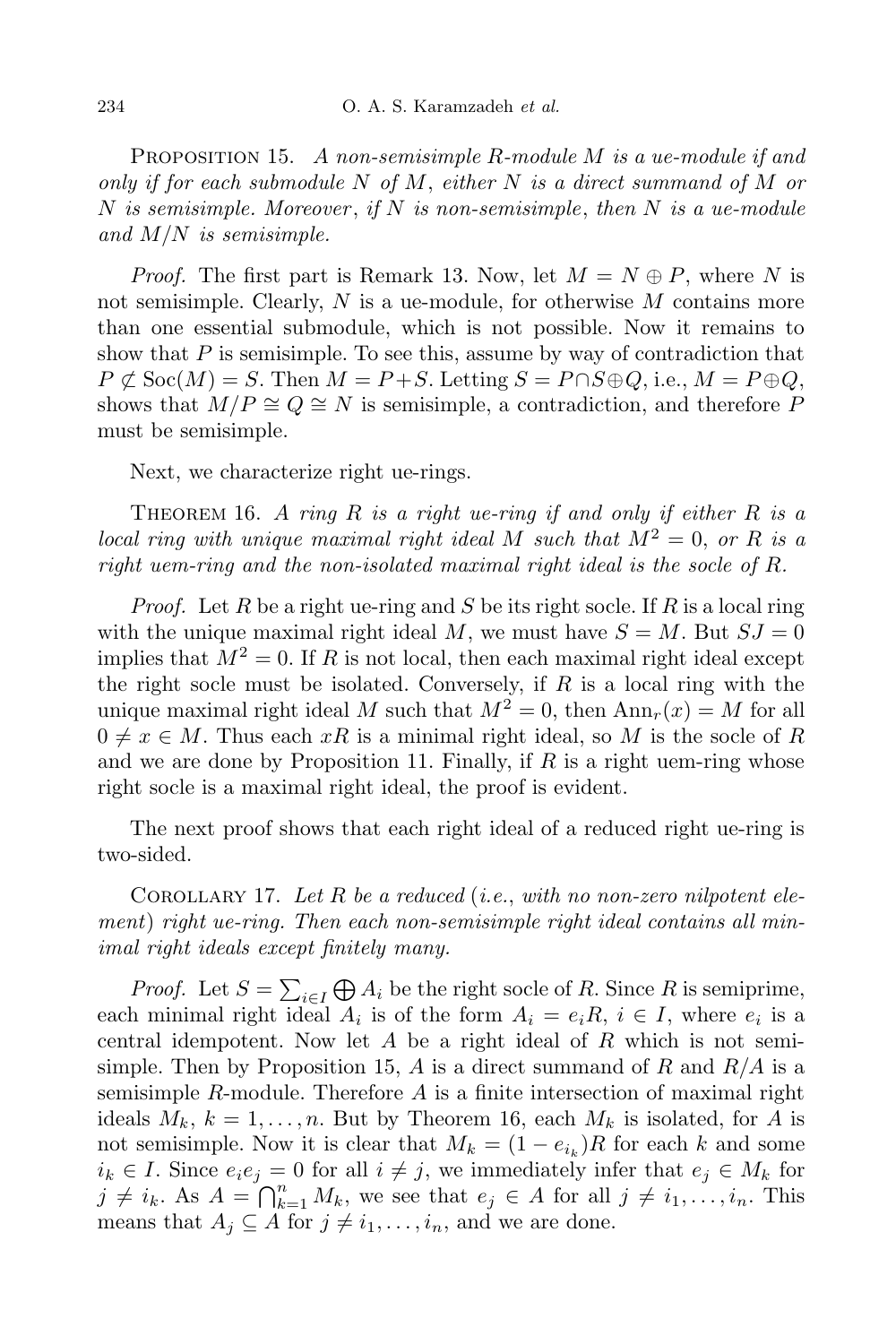In [6] right V-rings *R* with non-finitely generated right socle, say *S*, such that *R/S* is a division ring are characterized. We note that these are nothing but semiprime right ue-rings which are nicely characterized as follows.

Theorem 18. *The following statements are equivalent for a semiprime ring R.*

- $(1)$  *R is a right ue-ring.*
- (2) *The intrinsic topology of R is a non-discrete Hausdorff topology and a dense proper right ideal must be semisimple.*
- (3) *R is a regular* , *right V-ring and R/*Soc(*R*) *is a division ring with*  $Soc(R) \neq 0$ *.*
- (4) *Each cyclic R-module is either non-singular or injective*, *and does not have a finite Goldie dimension.*

*Proof.* (1) $\Rightarrow$  (2). If *S* is the right socle of *R*, then we know that *SJ* = 0. Hence  $(S \cap J)^2 = 0$ , i.e.  $S \cap J = 0$ , because R is semiprime. This implies that  $J = 0$ . Now by Lemma 3, we have  $S \cap J_0 = S \cap J = 0$ , i.e.,  $J_0 = 0$  and the intrinsic topology of *R* is Hausdorff (note that  $J_0 = \{0\}$ , see also [11]). Now let *I* be a dense proper right ideal. Then by Proposition 15, either *I* or  $R/I$  is semisimple. Assume that *I* is not semisimple but  $R/I$  is, and seek a contradiction. Since  $R/I$  is cyclic, it is Artin semisimple, i.e., I is a finite intersection of maximal right ideals. Each of them is isolated, for *I* is not contained in the right socle. Thus by Proposition 4, *I* is an open ideal, and hence closed, which is a contradiction.

 $(2)$  ⇒ (3). We claim that *R* is a right ue-ring. To see this, it suffices to show that each proper essential right ideal *E* is dense. As the right socle, say  $S$ , is dense (see [11]), we infer immediately that  $E$  is also dense. Now we recall that in semiprime rings the right socle is a regular ideal (see [4, Lemma 2.1]), and since  $R/S$  is a division ring (i.e., a regular ring), we immediately see that  $R$  is a regular ring. Thus it remains to show that  $R$  is a right V-ring.

Let *M* be a simple *R*-module. We must show that each homomorphism  $f: I \to M$ , where *I* is a right ideal, can be extended to a homomorphism from *R* to *M*. First, we observe that in any ring, *I* can be taken to be essential, so in right ue-rings we can always take *I* to be the right socle *S*. Now we consider two cases. First, suppose that *M* = *R/S*. Clearly, *S* is generated by idempotents. If  $e \in S$  is one, then consider  $f : S \to R/S$ , i.e.,  $f(e) = f(e) \cdot e \in R/S.S = 0$ . Thus f is the zero mapping and we are done. Secondly, let  $M = R/I$ , where I is an isolated maximal right ideal. If  $f: S \to M$  is a non-zero homomorphism then Ker f is a maximal submodule of *S*. But *S* is semisimple, i.e.,  $S = \text{Ker } f \oplus A$ . This implies that *A* is a minimal right ideal and therefore  $A = eR$ , where  $e = e^2$ . But  $f = f_{|A}$  and trivially  $f_{A}$  can be extended to a homomorphism from R to M, and the proof is complete.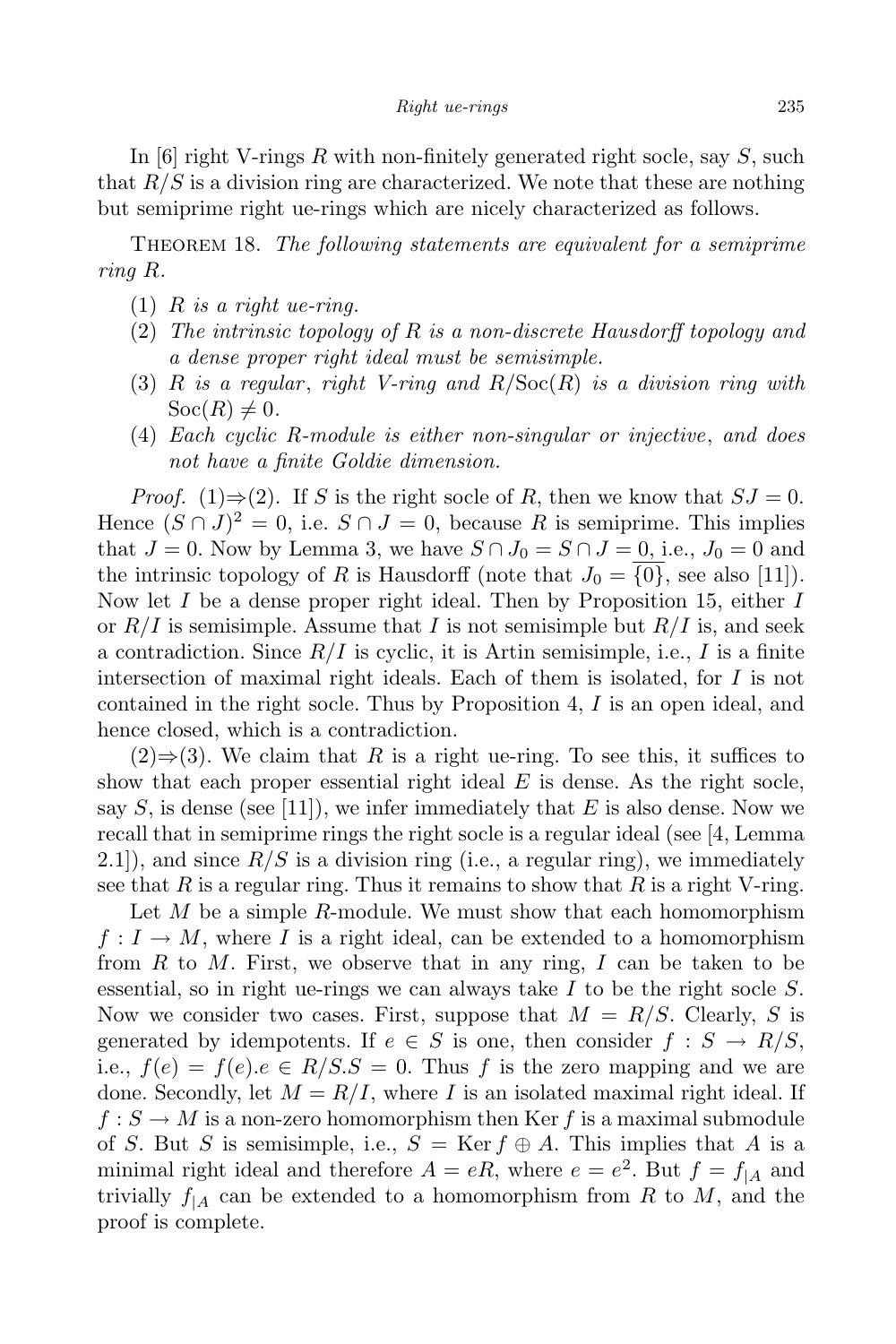$(3) \Rightarrow (4)$ . Clearly R is a right ue-ring and since R is a regular ring, it does not have a finite Goldie dimension, for otherwise it is Artin semisimple, which is absurd. Let *R/I* be a cyclic *R*-module. By Proposition 15, either  $I \subseteq S = \text{Soc}(R)$  or  $R/I$  is Artin semisimple. If  $I \not\subset S$ , then  $R/I$  is Artin semisimple, i.e., *I* is a finite intersection of isolated maximal right ideals. Now by Proposition 5, we immediately infer that *R/I* is non-singular.

Hence assume that  $I \subseteq S$ . Then  $S = I \oplus A$  for some right ideal A. Put  $\overline{R} = R/I$  and  $\overline{A} = (A + I)/I = S/I$ . Now let  $\overline{B} = (B + I)/I$  be an *R*-submodule of *R/I* maximal with respect to the property that  $\overline{A} \cap \overline{B} = 0$ . Then either  $\overline{B} = 0$ , which means that  $\overline{A}$  is essential in  $R/I$ , or  $\overline{A} + \overline{B} = \overline{R}$ , for  $\overline{A}$  is maximal in  $\overline{R}$  (note that  $\overline{R}/\overline{A} \cong R/S$ ).

Now if  $\overline{B} \neq 0$  and  $\overline{R} = \overline{A} \oplus \overline{B}$ , then clearly  $\overline{A}$  is cyclic, and since  $\overline{A} = S/I$  is semisimple, it is a finite direct sum of simple modules. Thus  $\overline{A}$ is injective, because *R* is a V-ring. We also note that  $\overline{B} \cong \overline{R}/\overline{A}$  is simple, i.e.,  $\overline{B}$  is injective and therefore  $\overline{R} = R/I$  is injective.

Finally, let  $\overline{B} = 0$ , i.e.,  $\overline{A}$  is essential in  $\overline{R}$ . Then clearly,  $\overline{A} = \overline{S} = S/I$ is the only proper essential submodule of  $\overline{R}$ , i.e.,  $R/I \supseteq \overline{A} \cong A$ . But clearly *A* is non-singular, for *R* is regular, and since  $\overline{A}$  is essential in  $R/I$ , we infer that  $R/I$  is also non-singular.

(4)*⇒*(1) follows from the main result of [6] (namely, Theorem 6).

REMARK 19. In the proof of part  $(2) \Rightarrow (3)$  of the previous theorem, in order to prove the injectivity of simple modules we considered two cases. Observe that the proof of the second case works equally well for the first case. But in the first case we have actually shown something more, that is, that there is only the zero homomorphism.

The following is interesting.

Corollary 20. *Let R be a right ue-ring. Then each element of R is either a left or right zero divisor or a right unit.*

*Proof.* If *R* is a local ring, then the assertion is clear. Let  $0 \neq a \in R$  be an element which is not a right unit and assume that *R* is not local. Let *M* be a maximal right ideal of *R* containing *a*. If *M* is isolated, then we are done. If not, M must be the right socle, and if  $J \neq 0$ , then  $MJ = 0$  finishes the proof. Thus we may assume that  $J = 0$ . Then by the previous theorem *R* is regular, and the proof is complete.

Remark 21. If *R* is a right ue-ring, then each *R*-module is a Loewy module with Loewy length less than or equal to 2.

Now we are ready to present some examples of right ue-rings.

1. Let *R* be a ring with a maximal right ideal *M* such that *M* is twosided and non-idempotent (for example, let *R* be a duo ring with the latter property for  $M$ ). Then by Theorem 16,  $R/M^2$  is a local right ue-ring. Thus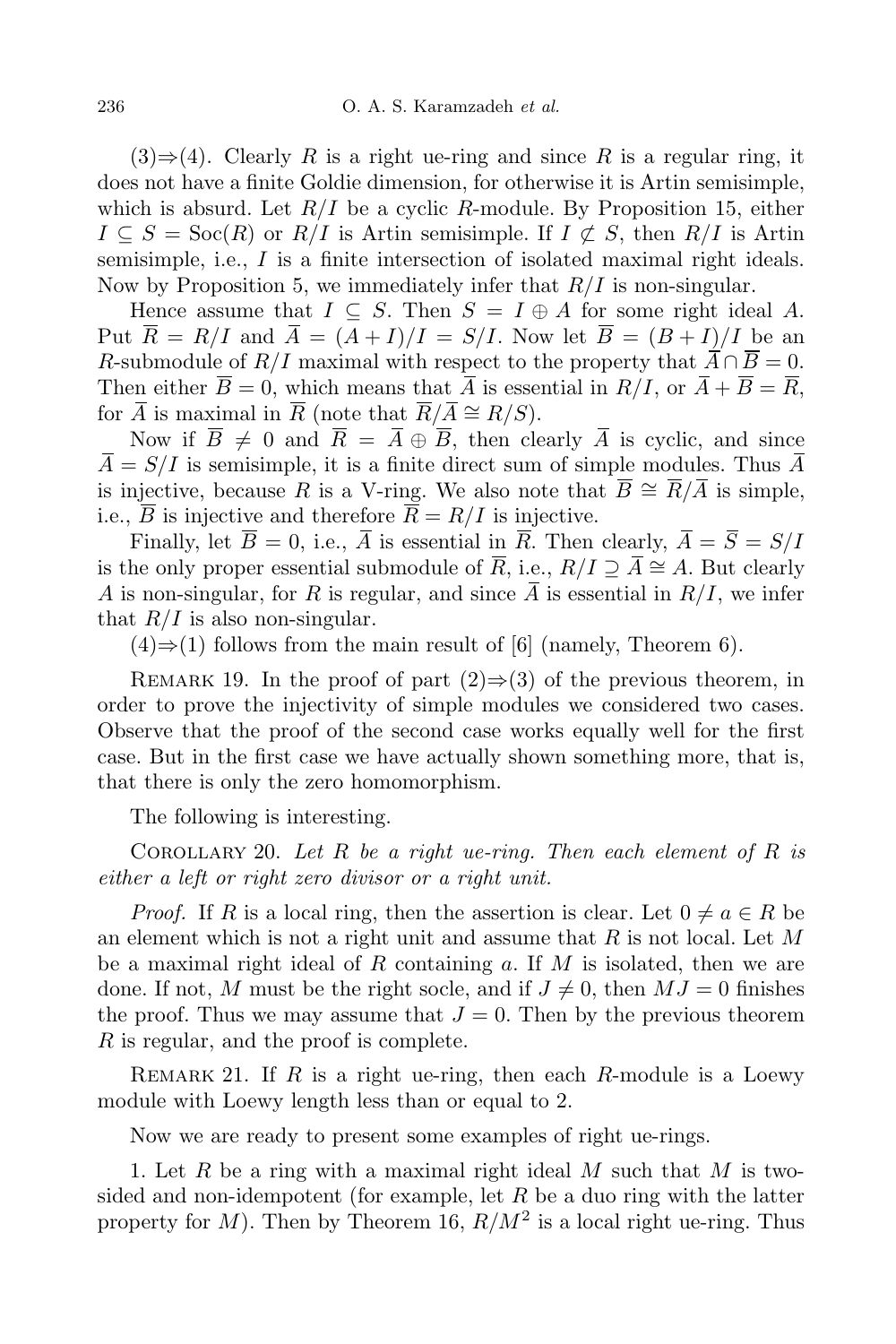for any commutative ring *R* with infinitely many non-idempotent maximal ideals we have infinitely many non-isomorphic (as *R*-modules) local ue-rings.

2. *A* right chain ring is a right ue-ring if and only if it has a unique proper non-zero right ideal; see also our Proposition 33.

3. Let *D* be a division ring and

$$
R = \left\{ \begin{bmatrix} a & b \\ 0 & c \end{bmatrix} : a, b, c \in D \right\} = \begin{bmatrix} D & D \\ 0 & D \end{bmatrix}.
$$

Then the right socle of *R* is  $S_1 = \begin{bmatrix} O & D \\ O & D \end{bmatrix}$  $\begin{bmatrix} O & D \\ O & O \end{bmatrix}$  and the left socle is  $S_2 = \begin{bmatrix} D & D \\ O & O \end{bmatrix}$  $\begin{bmatrix} D & D \\ O & O \end{bmatrix}$ . These are the only maximal right ideals of *R*. Now *S*<sup>1</sup> as a left ideal is a direct summand, but as a right ideal it is not even principal, i.e., *S*<sup>1</sup> is an essential right ideal. Similarly,  $S_2$  is isolated as a right ideal and essential as a left ideal. Thus *R* is both a right and a left ue-ring.

4. If *Q* is a right quotient of a right ue-ring *R* with respect to a set of regular elements of *R*, then *Q* is also a right ue-ring. Thus, a semiprime right Goldie ring is never a right ue-ring.

5. Let *M* be a non-semisimple Artinian *R*-module with composition length two. Then clearly *M* is indecomposable and it is easy to see that  $T = \text{End}(M_R)$  is a right ue-ring.

6. Let *D* be a division ring and

$$
R = \left\{ \begin{bmatrix} a & b & 0 & \dots & 0 \\ 0 & a & 0 & \dots & 0 \\ \vdots & \vdots & \vdots & \ddots & 0 \\ 0 & 0 & 0 & \dots & c \\ 0 & 0 & 0 & \dots & a \end{bmatrix} \right\}.
$$
  $a_{ii} = a \in D, a_{12} = b \in D, a_{n-1,n} = c \in D,$   
all other entries are zero

Then the set of all elements of *R* with zero diagonals is the unique maximal right ideal *M* of *R* such that  $M^2 = 0$ . Clearly,  $R/M \cong D$  and *R* is an Artinian ue-ring which is also a duo ring.

7. Let *F* be a division ring and  $T = \{(a_i) \in \prod_{i=1}^{\infty} F_i : a_i = a_j \text{ for all } i, j,$ and  $F_i = F$ }. Put  $R = S + T$ , where  $S = \sum_{i=1}^{\infty} \bigoplus F_i$ . Then clearly R is a strongly regular ring which is a ue-ring (note that *S* is the socle of *R* and  $R/S \cong T$ ).

8. Let *F* be a division ring and  $A = \sum_{i \in I} \bigoplus F_i$ , where  $F_i = F$  for all  $i \in I$  and *I* is an infinite set. Put  $R = A \times F$  with coordinatewise addition and multiplication given by  $(a_1, b_1)(a_2, b_2) = (a_1a_2 + a_1b_2 + a_2b_1, b_1b_2).$ Then *R* is a right ue-ring which is also a strongly regular, right V-ring; see Theorem 18.

9. In [22, Definition 6.1], a ring *R* is called a *special ring* if *R* is a non-Noetherian semiprime ring whose right ideals are two-sided and the socle of *R* is a maximal ideal. *A* ring *R* is called a *T-ring* if every Loewy module is a direct sum of certain submodules; see [22, Remark 4.1]. Now it is interesting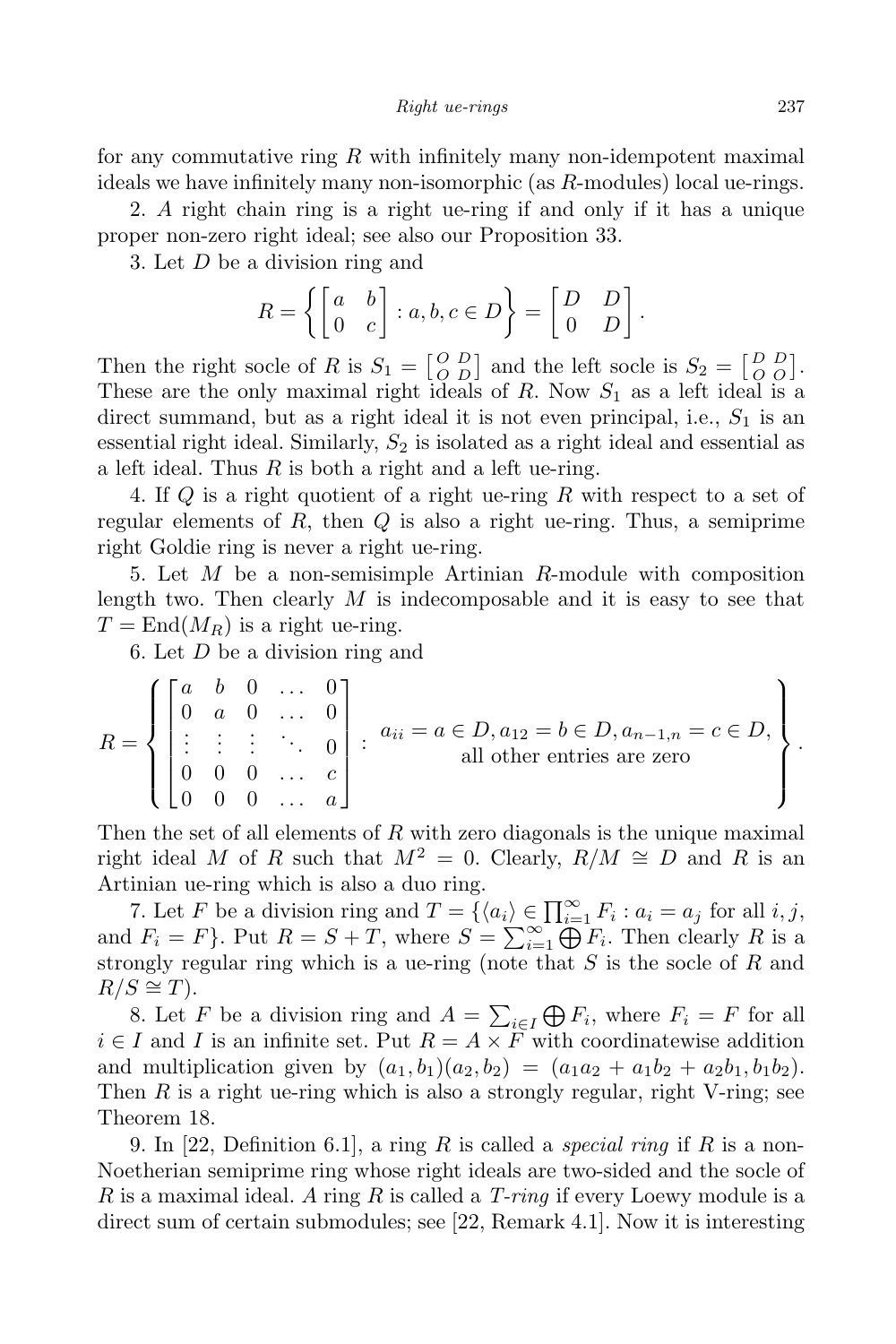to note that from Proposition 6.1 of [22] we immediately infer that given any duo ring *R*, either *R* is a T-ring or there exists an ideal *I* such that *R/I* is a semiprime ue-ring (i.e., by our Theorem 18, *R/I* is also a regular V-ring). This shows that duo rings behave nicely when we study ue-rings.

10. There are division ring extensions  $G \leq F$  and  $H \leq F$  with  $\dim({}_G F)$  $= \dim(F_H) = 3$ ,  $\dim(F_G) = \dim(H) = 2$ , and ring isomorphisms  $\alpha$ :  $F \to G$  and  $\beta : F \to H$  (see [24]). Let  $R = F \times F$  as abelian group and define  $(a, b)(c, d) = (ab, \beta(a)d + bc)$ , moreover, let  $T = F \times F$  and define  $(a, b)(c, d) = (ab, \alpha(a)d + bc)$ . Then both *R* and *T* are local Artinian right ue-rings. These examples were constructed in [24] for other purposes.

11. Let *V* be an infinite-dimensional vector space over a field *F*, and set  $Q = \text{End}_F(V)$ . We can identify F with the subring of Q of all scalar transformations. Put  $R = S + F$ , where *S* is the ideal consisting of all transformations with finite-dimensional range. The subring *R* of *Q* was considered for the first time by Faith (see  $[8, p. 89]$ ); it is a regular ring which is not a left V-ring. However, it is actually a right V-ring; see [8]. It is well known that R is a unit-regular ring and whenever  $\dim_F V = a$ , where a is an infinite cardinal, then the Goldie dimension of *R* is greater than or equal to *a*. We also observe that *R* is a right ue-ring and hence a right V-ring (see our Theorem 18). Again by Theorem 18 and the fact that *R* is not a left V-ring, we infer that *R* is not a left ue-ring. To show that *R* is a right ue-ring, it suffices to prove that *S* is the right socle of *R*. But it is well known that *S* is the socle of *Q*. Now let *A* be a minimal right ideal of *Q*, and let  $0 \neq a \in A$ . We must show that  $A = aR$ . Now  $Ann_r(S) = Ann_l(S) = 0$  in Q implies that  $aS \neq 0$ , i.e.,  $aS = A = aR$ . But  $R/S \cong F$ , and therefore *S* is a maximal right ideal of *R*.

Let us return to further results on right ue-rings.

Proposition 22. *No infinite product of rings can be a right ue-ring*, and  $R = \prod_{k=1}^{n} R_k$  is a right ue-ring if and only if for some k,  $R_k$  is a right *ue-ring* and  $R_i$  *is Artin semisimple for*  $j \neq k$ *.* 

*Proof.* If  $R = \prod_{i \in I} R_i$ , where *I* is an infinite set, then clearly  $E = \sum_{i \in I} \bigoplus R_i$  is a proper essential right (left) ideal of *R* which is not a maximal  $\mathcal{L}_{i\in I}\bigoplus R_{i}$  is a proper essential right (left) ideal of *R* which is not a maximal right ideal, i.e., *R* is not a right ue-ring.

Now suppose  $R = \prod_{k=1}^{n} R_k$  is a right ue-ring. Then each proper essential right ideal *I* of *R* is of the form  $I = \prod_{k=1}^{n} I_k$ , where each  $I_k$  is either proper essential in  $R_k$  or  $I_k = R_k$  and  $I_k \neq R_k$  for some k. This implies that we cannot have two *R<sup>k</sup>* with proper essential right ideal. Therefore for some *k*,  $R_k$  must be a right ue-ring and  $R_j$  must be Artin semisimple for all  $j \neq k$ . The converse is evident.

A ring *R* is called a *Max-ring* if each non-zero *R*-module has a maximal submodule (some authors call it a B-ring; see [8]).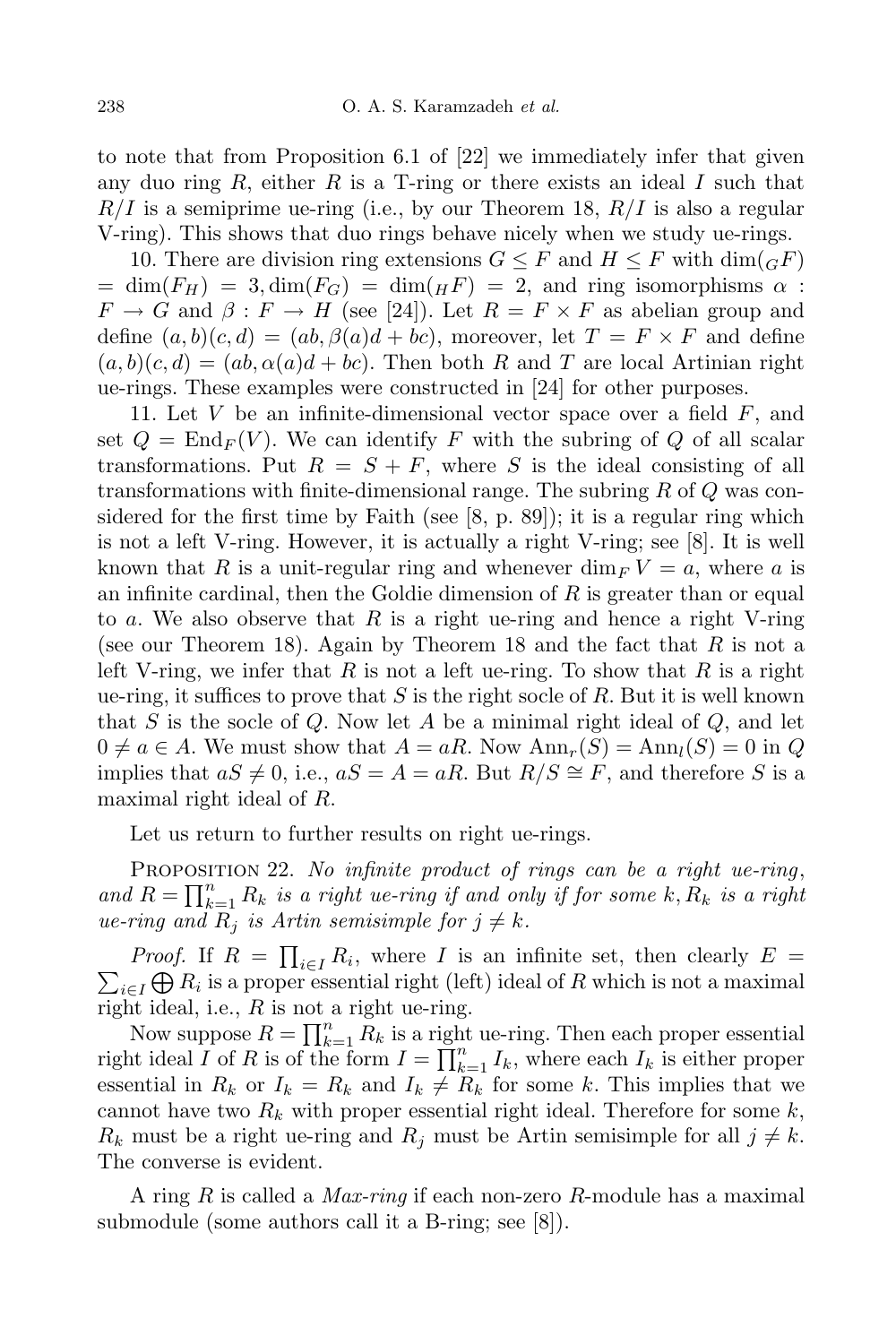In [18], it is shown that every module with Krull dimension which is also a Loewy module is Artinian. It is well known that Artinian modules over Max-rings are Noetherian; see [18]. These facts and Remark 21, together with the next result, imply that modules with Krull dimension over a right ue-ring are both Artinian and Noetherian.

Proposition 23. *Every right ue-ring is a Max-ring.*

*Proof.* First, assume that *R* is a local right ue-ring with maximal right ideal *M*. Let *A* be any non-zero *R*-module. Since *M* is nilpotent we infer that  $A \neq AM$ . Hence  $A/AM$  is a vector space over the division ring  $R/M$ . Thus *A/AM* and therefore *A* has a maximal submodule.

Now, let *R* be a non-local right ue-ring with right socle *S*. If *A* is any non-zero *R*-module, then we consider two cases. First, suppose  $A = AS$ . Then *A* is semisimple (note that for each  $a \in A$  and each minimal right ideal *I*, either  $aI = 0$  or  $aI \cong I$  is a simple submodule of *A*) and therefore *A* has a maximal submodule. Secondly, suppose  $A \neq AS$ . Then  $A/AS$  is a vector space over the division ring *R/S*. Thus *A/AS* and therefore *A* has a maximal submodule.

The following evident result shows that some mild finiteness condition on a ue-module *M* forces *M* to be both Artinian and Noetherian.

Remark 24. If *M* is a ue-module with finite Goldie dimension, then *M* has a composition series.

We need the following lemma.

LEMMA 25. If *R* is a right ue-ring, then the right singular ideal  $Z_r(R)$  =  ${a \in R : Ann_r(a) \text{ is an essential right ideal}}$  *is nilpotent.* 

*Proof.* Let  $x \in Z_r(R)$ . We show that  $x^2 = 0$ . For if  $x^2 \neq 0$ , then clearly  $\text{Ann}_r(x) = \text{Ann}_r(x^2) = S$ , where *S* is the right socle of *R*, implies that *xR*∩Ann<sub>*r*</sub>(*x*) = 0, which is impossible. Thus  $Z_r(R)$  ⊆ *J* and by Proposition 11, we are done.

The following is now immediate.

PROPOSITION 26. *If R is a commutative ue-ring*, *then*  $Z_r(R) = J$ .

*Proof.* By the previous lemma,  $Z_r(R) \subseteq J$ . Conversely, if R is a local ring, then  $J = M$  is the unique maximal ideal with  $M^2 = 0$ , i.e.,  $M \subseteq Z_r(R)$ and we are done. If *R* is a non-local ue-ring, then  $SJ = 0$ , where *S* is the socle of *R*. Hence,  $\text{Ann}(x) = S$  for all  $x \in J$ , i.e.,  $J \subseteq Z_r(R)$ .

The following is also interesting.

Proposition 27. *If R is a right ue-ring and M is a non-zero R-module*, *then*  $Z_r(M) = \text{Soc}(M)$  *if* and only *if* no *simple submodule* of M *is* projective.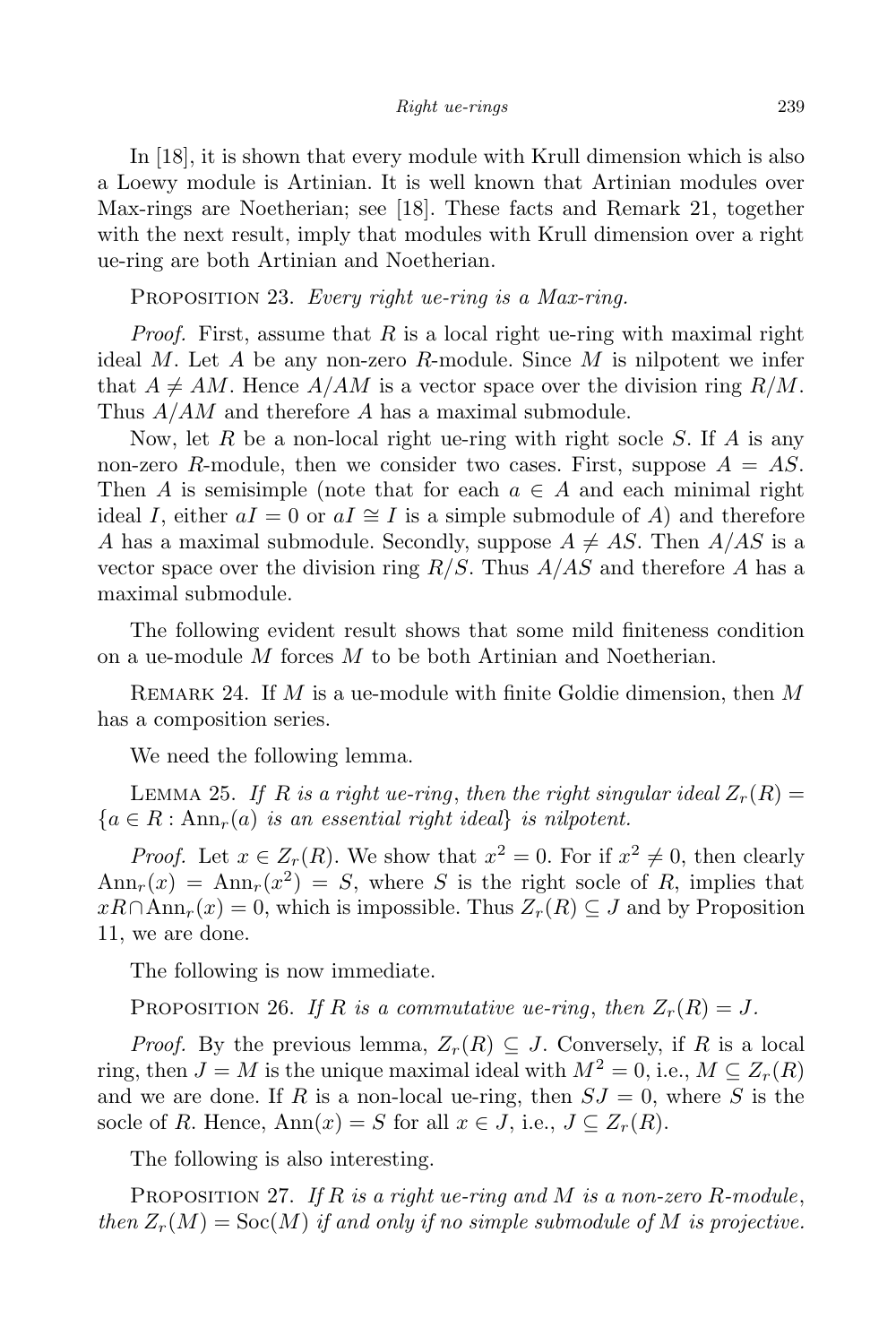*Proof.* If  $0 \neq x \in Z_r(M)$ , then  $Ann_r(x)$  is a proper essential right ideal, i.e.,  $\text{Ann}_r(x) = S = \text{Soc}_r(R)$  for all  $0 \neq x \in Z_r(M)$ . This implies that  $Z_r(M)$ is a vector space over the division ring *R/S*. Hence *Zr*(*M*) is semisimple over *R*, i.e.,  $Z_r(M) \subseteq \text{Soc}(M)$ . Now let  $A \subseteq M$  be a simple *R*-submodule of M which is not projective, i.e.,  $A \cong R/S$ . This shows that *A* is singular and therefore  $A \subseteq Z_r(M)$ . Thus  $Z_r(M) = \text{Soc}(M)$ . The converse is evident.

Some rings are never right ue-rings. For example,  $R[x]$  and  $R[[x]]$  are never ue-rings, because the right socles of both rings are zero (note that if *I* is a non-zero minimal right ideal of  $R[x]$  and  $f \in I$  is of least degree with  $\deg f = n$ , then  $I = Ix^{n+1}$ , i.e.,  $\deg f \geq n+1$ , which is absurd; the proof for  $R[[x]]$  is similar). Also, if  $\{R_i : i \in I\}$  is an infinite set of rings, then  $\prod_{i \in I} R_i / \sum_{i \in I} \oplus R_i$  is never a right (or left) ue-ring.

In what follows we are going to show that some other well known rings, namely,  $C(X)$  and right self-injective regular rings, are never right ue-rings.

Proposition 28. *If R is a right self-injective right ue-ring*, *then R/J is Artin semisimple.*

*Proof.* If *R* is local, then the assertion is clear. Now suppose *R* is nonlocal. Then in view of Corollary 14, *R/J* is either semisimple or a right ue-module over  $R$ . But  $R/J$  is regular by Theorem 18 (note that it is also well known that *R/J* is regular and self-injective even without assuming *R* is a ue-ring). Now suppose  $R/J$  is a ue-module and seek a contradiction. Let  $M/J$  be the unique proper essential right ideal of  $R/J$  which is also a maximal right ideal and the right socle of  $R/J$ . Now clearly  $M/J$  is the direct sum of minimal right ideals of  $R/J$  which are generated by idempotents. Hence *M/J* is projective and then Proposition 7 shows that *M/J* is isolated, which is the desired contradiction.

The next result is now immediate.

Corollary 29. *A right self-injective regular ring is never a right uering.*

The above corollary and Theorem 18 immediately yield the following.

Corollary 30. *A right self-injective right ue-ring is never semiprime.*

The reader is referred to [10] for some information on  $C(X)$  for the next two results.

Proposition 31. *An infinite completely regular topological space X is the one-point compactification of a discrete space if and only if C*(*X*) *is a uem-ring.*

*Proof.* We recall that in any space *X*,  $M_x = \{f \in C(X) : f(x) = 0\}$ is a maximal ideal, and *x* is an isolated point of *X* if and only if *M<sup>x</sup>* is an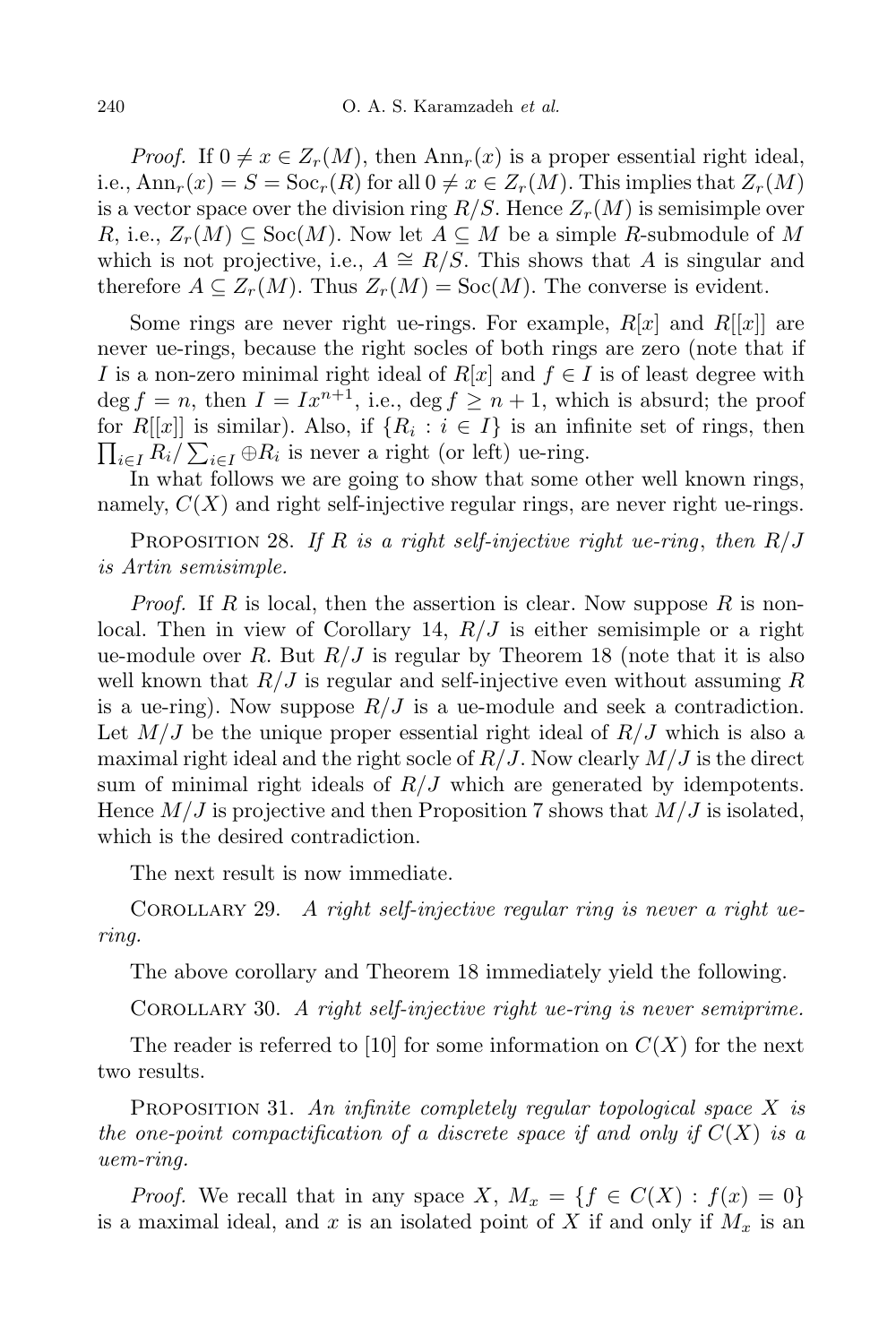isolated maximal ideal (see [17]). Now if *X* is the one-point compactification of a discrete space  $D$ , then each maximal ideal of  $C(X)$  is fixed (i.e., of the form  $M_x$ ; see [10]). Thus each maximal ideal of  $C(X)$  is either of the form  $M_a, a \in D$ , which is isolated by what we have already shown at the beginning of the proof, or of the form  $M_x$ , where x is the unique point which is not isolated, i.e., *M<sup>x</sup>* is not isolated.

Conversely, if  $C(X)$  is a uem-ring, then each maximal ideal is isolated except one, say *M*. This shows that in *X* we cannot have two non-isolated points, say  $x_1, x_2$ , for in that case we would have two non-isolated maximal ideals,  $M_{x_1}, M_{x_2}$ . Therefore there is only one non-isolated point *x*, i.e.,  $M = M_x$ . But it is clear that each isolated maximal ideal is fixed (see [17]), i.e., all maximal ideals are fixed, which implies that *X* is compact and therefore the one-point compactification of a discrete space.

COROLLARY 32.  $C(X)$  *is never a ue-ring.* 

*Proof.* If *X* is finite, then  $C(X)$  is a finite product of fields, and hence not a ue-ring. Now suppose X is infinite and  $C(X)$  is a ue-ring. Then by the previous proposition, *X* is the one-point compactification of a discrete space, and in view of Theorem 18,  $C(X)$  is regular, i.e., X is a P-space (see [10, 4.J]. But every compact  $P$ -space is finite (see [10, 4.K]), which is a contradiction.

Before concluding this section, we note that Corollary 30 naturally raises the question if a right ue-ring can be right self-injective. The answer is trivially affirmative, for if  $p \in \mathbb{Z}$  is a prime number, then  $\mathbb{Z}/(p^2)$  is a selfinjective local ring with a unique non-zero ideal, namely  $(p)/(p^2)$ , i.e., a ue-ring (see Example 1). Motivated by this example we conclude this section with the following interesting observation.

Proposition 33. *Let R be a right self-injective local right ue-ring. Then R has a unique non-zero left ideal.*

*Proof.* Let *M* be the unique maximal right ideal of *R*. It suffices to show that *M* is the smallest non-zero left ideal of *R*. To this end, we prove that given any  $0 \neq a \in M$ , we have  $M = Ra$ . Now  $M^2 = 0$  implies that  $\text{Ann}_r(x) = \text{Ann}_l(x) = M$  for all  $0 \neq x \in M$ . Thus let  $0 \neq b \in M$  be an arbitrary element of *M* and consider the homomorphism  $f : aR \to bR$  defined by  $f(ar) = br$  for all  $r \in R$  (note that  $Ann_r(a) = Ann_r(b))$ ). The right self-injectivity of  $R$  implies that  $f$  can be extended to  $R$ , i.e.,  $f$  is multiplication by some element  $0 \neq t \in R$ . Hence  $b = f(a) = ta \in Ra$ , i.e.,  $M = Ra$ .

**4. Duo ue-rings.** Duo rings, although non-commutative, have many properties of commutative rings. Every idempotent in these rings is central and prime ideals are completely prime and commute with each other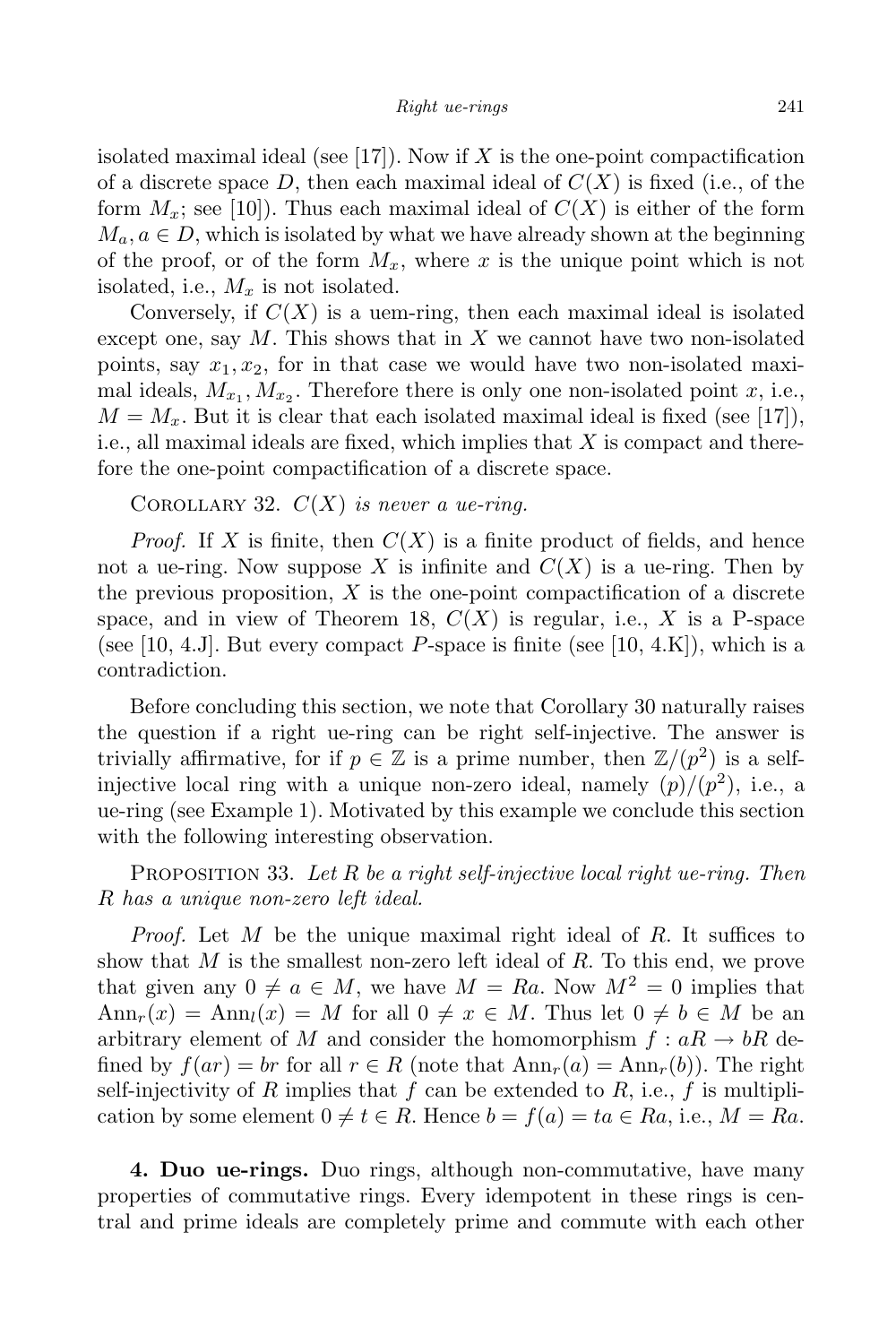(see [15]). These rings can be localized at their prime ideals. Unfortunately, this localization may not be a duo ring. Nevertheless, for a large class of duo rings, including Noetherian duo rings, and duo rings whose ideals commute, this localization is again a duo ring (see  $[5]$ ,  $[15]$ ). As we have already observed in Example 9, duo rings are appropriate objects to consider when we are dealing with ue-rings. In this section we show that any local right ue-ring *R* contains a duo subring *R<sup>d</sup>* which is a local ue-ring, and if *R<sup>d</sup>* is Artinian, then so is *R*. We also characterize Artinian duo rings which are ue-rings.

The following is interesting.

Proposition 34. *Let R be a duo ue-ring. Then the socle of R is projective if* and only *if*  $R$  *is regular* (*i.e.*, *strongly regular*:  $∀a ∈ R ⊒ b ∈ R$  *with*  $a = a^2b$ .

*Proof.* Suppose  $S = \text{Soc}(R)$  is projective. Note that  $SJ = JS = 0$ . We claim that  $J = 0$ , which completes the proof in view of Theorem 18. So suppose  $x \in J$  is non-zero and seek a contradiction. Clearly,  $Ann_r(x) = S$ , i.e.,  $xR ≅ R/S$ . But  $xR ⊂ S$ , so  $xR$  is a direct summand of *S*. This implies that *xR* is projective, and hence the exact sequence  $0 \to S \to R \to R/S \to 0$ shows that *S* is a direct summand, which is a contradiction. The converse is evident.

Next, we show that duo ue-rings are zero-dimensional.

Proposition 35. *If R is a duo ue-ring*, *then each prime ideal in R is maximal.*

*Proof.* If *R* is a local ring, then there is only one prime ideal and we are done. Hence assume that *R* is non-local. If  $J = 0$ , then by Theorem 18, *R* is regular and therefore each prime ideal is maximal. So assume  $J \neq 0$ . Then  $SJ = 0$ , where *S* is the socle of *R*. Now for any prime ideal *P* of *R* we have either *S* ⊆ *P* or *J* ⊆ *P*. If *S* ⊆ *P*, then *S* = *P*, i.e., *P* is maximal. If *J* ⊂ *P*, then by Corollary 14, either  $R/J$  is an Artin semisimple ring or a ue-ring. If *R/J* is Artin semisimple, then *P/J* and therefore *P* is maximal, and if *R/J* is a ue-ring, then by Theorem 18, *R/J* is regular, so again *P/J* and therefore *P* is maximal, and the proof is complete.

The next result shows that duo ue-rings appear naturally inside local right ue-rings.

THEOREM 36. Let R be a local right ue-ring with  $Soc_r(R) = S$ . Then R *contains a subring R<sup>d</sup> with socle S such that R<sup>d</sup> is a duo ue-ring. Moreover* , *R is right Artinian whenever R<sup>d</sup> is.*

*Proof.* For each  $t \in S$ , we put  $R_t = \{r \in R : rt = tr\}$ . Clearly,  $R_t$  is a subring of *R* containing *S*. Now put  $R_d = \bigcap_{t \in S} R_t$ . We claim that  $R_d$  has the required properties.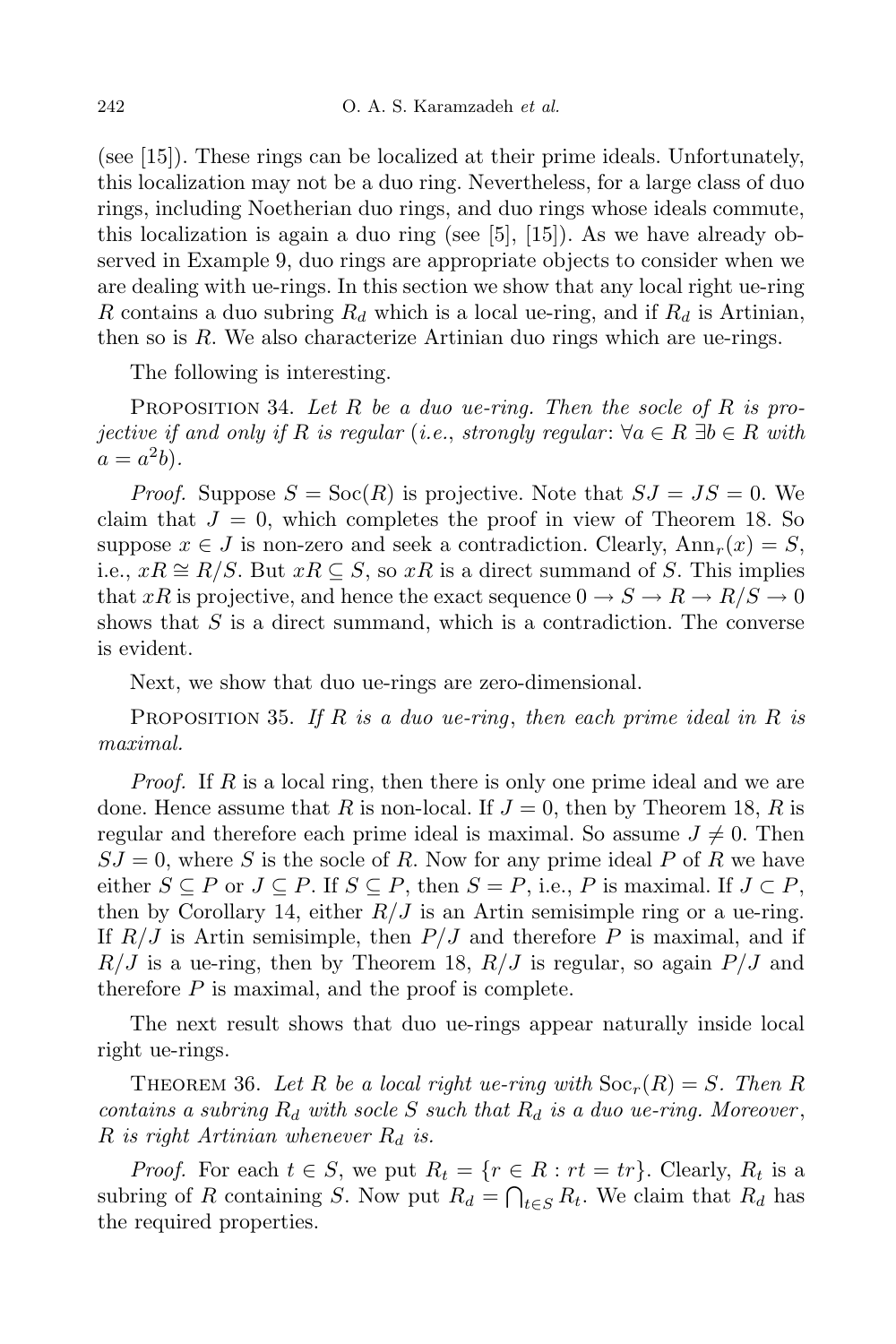First, we show that  $R_d$  is a right ue-ring. It suffices to show that *S* is the unique maximal right ideal in *Rd*. Therefore we must prove that each non-unit of  $R_d$  belongs to *S*. To this end, we show that each non-unit  $a \in R_d$ is in fact a non-unit of *R*, and this completes the proof. Suppose that  $a \in R$ is a unit and seek a contradiction. For each  $0 \neq t \in S$ , we have  $at = ta$ , *i.e.*,  $a^{-1}t = ta^{-1}$ , which implies that  $a^{-1} ∈ R_t$  for all  $t ∈ S$ , i.e.,  $a^{-1} ∈ R_d$ , which is the desired contradiction.

To show that  $R_d$  is a duo ring, we note that  $aR_d = R_d a = R$  if  $a \in R_d$ is a unit, and if  $a \in S$ , then  $aR_d = R_d a$  by the definition of  $R_d$ . Hence  $R_d$ is a duo ring.

For the proof of the last part, we note that in order that a local right ue-ring be right Artinian it suffices that its unique maximal right ideal be finitely generated. But the maximal right ideal *S* is inside both rings *R* and  $R_d$ , so *S* being f.g. as an  $R_d$ -module implies that it is also f.g. as an *R*-module.

REMARK 37. By the above proof, each  $R_t$  is a local right ue-ring. Therefore if *R* is not a duo ring, then for some  $t \in S$ ,  $R_t$  is a proper subring. Moreover, *R* is right Artinian if some *R<sup>t</sup>* is.

Remark 38. If the characteristic of a local right ue-ring *R* is a prime number p, then  $S + Z_p$  is a commutative subring of R which is a local ue-ring, where *S* is the socle of *R*. Moreover, *R* has a maximal commutative ue-subring with socle *S*.

REMARK 39. Let *R* be a local right ue-ring with  $Soc_r(R) = S$ . For each  $t \in R$ , put  $R_t = \{r \in R : rt \in tR \text{ and } tr \in Rt\}$  and  $R_0 = \bigcap_{t \in S} R_t$ . Then by applying the above proof we can show that  $R_0$  and each  $R_t$  are local right ue-rings and clearly  $R_0$  contains  $R_d$ . Moreover,  $R_d$  is contained in a maximal duo ue-subring of *R* with socle *S*.

We conclude this section with the following observation, which characterizes Artinian duo ue-rings.

Proposition 40. *R is an Artinian duo ue-ring if and only if R is the product of a local Artinian duo ue-ring and a finite product of division rings.*

*Proof.* Let *R* be an Artinian duo ue-ring. Then using the usual proof of the well known result on the decomposition of Artinian commutative rings (without any change), we show that *R* is a finite product of local Artinian rings. Now by Proposition 22, we are done. The converse is evident.

**Acknowledgements.** The authors would like to thank the referee for a careful reading of this article.